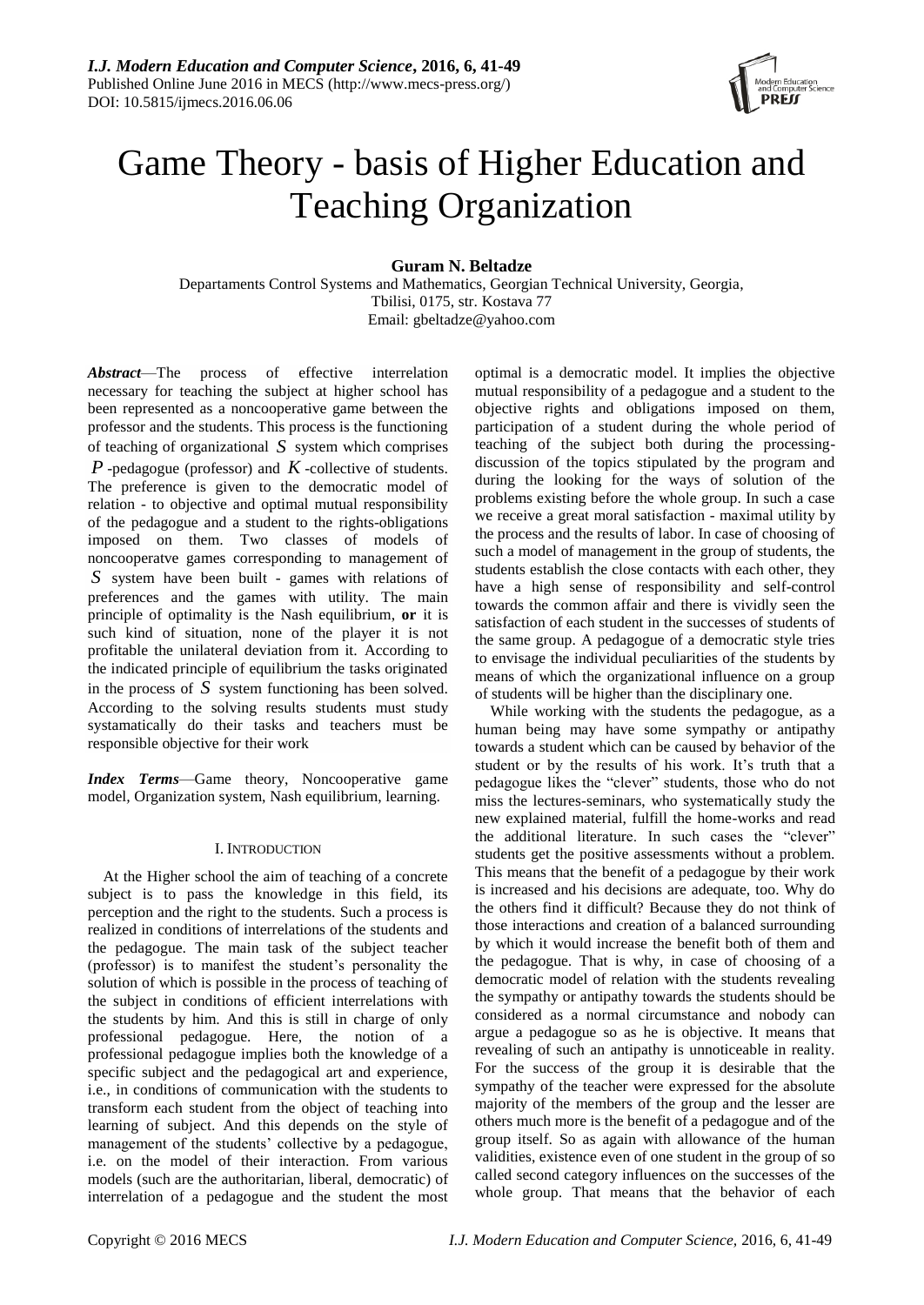student in case of a democratic pedagogue influences on the success of other partners and of the whole group.

Stipulation of all above-indicated is especially noteworthy in conditions of reforms implemented at the Georgian Universities. In the model of democratic relation of the pedagogue with the students it should be envisaged the continuous work of the students for preparing of the lectures-seminars so as during the semester it is required to carry out (to hold) the several intermediate exams. And some students do not do it, or he is not able to do it. Because of this an objective and a respectable teacher will frequently appear in conditions of ambiguity and a decision received by him will not be always acceptable for all students or some pedagogues. By such a formal circumstance often enjoys extremely the "Loyal professor" who neither enforces himself to do the usual heavy labor characteristic for a pedagogue of higher school nor enforce the students to bother themselves - he will realize their wish wonderfully and without any offence. And this will reflect badly on that local collective on the activity and authority of the objective pedagogue. That is why that the whole efforts of the Universities should be directed to establishing the democratic models and organization of teaching of each subject. Such models and organization should be transformed into principle task of each pedagogue and a student, solution of which and results will depend in each specific situation on the degree of decision received by each participant.

#### II. MODELING OF TEACHING ORGANIZATION

At the higher educational Institution under organization of teaching of the subject we mean the organizational functioning of *S* system which comprises *P* -pedagogue (professor) and *K* collective of students. Thus, the interests of the participants (elements) of *S* system are connected with the quality of functioning of *S* system. Naturally, in the role of teaching organizational system we can consider as well, the University, faculty, department. Than our *S* system will be its one of the organizational subsystems.

For organization of *S* system management the following two circumstances are essential: it is functioning for the definite aim, i.e. the system has its interest; each of its participants has his own interest and their interests, generally, differ both from each other and in integrity from *S* interest. Mainly, these two circumstances give us the ground that to consider the mathematical model of its some aspects for optimal functioning of  $S$  by using of game theory so as in this system there participate several individuals (player, party) having the different interests who can choose one or several actions - strategy. Having realized the corresponding actions, finally they will get profit or pay the penalties. Aim of the players is to choose the optimal strategies by means of which they will get the maximal utility.

The Game theory is a modern, rapidly developing field of the mathematical theory for receiving a decision [1,2,3,4]. From the point of view of a mathematical description under the receiving of the decision it is meant choosing of  $u$  element (strategy) from the definite  $U$ set. In this relation it is defined a rule of choosing and expediency of  $u \in U$ element. The complete mathematical theory of receiving the optimal (rational, expedient) decisions in case of participation of several individuals (or party) is a "Game Theory". The Theory of Games is defined as a mathematical theory of receiving the decisions in conditions of conflict. Contently (semantically) under "conflict we should mean such a phenomenon about which we can say, who and how does he participate in this phenomenon, what kind of results can have this phenomenon, who and how are interested in these results". Thus, the Game Theory studies any form of social contradiction - differences of ideas, strategic (nonantagonistic and antagonistic), cooperation. In the Game Theory for all these forms there are labored out the mechanisms of fair solutions in conditions of the conflict i.e. the mechanisms of optimal solution.

Traditionally, game theory has been seen as a theory of how rational actors behave [5]. Game theory, the mathematical theory of how to analyze games and how to play them optimally. Although "game" usually implies fun and leisure, game theory is a serious branch of mathematics. Games like blackjack, poker, and chess are obvious examples, but there are many other situations that can be formulated as games. Whenever rational people must make decisions within a framework of strict and known rules, and where each player gets a payoff based on the decisions of all the players, we have a game. The theory was initiated by mathematicians in the first half of the last century, but since then much research in game theory has been done outside of mathematics [6].

It should be noted that in general the game is a special form of transformation of creative work of a human being. It was originated together with the mankind and helped a man to assimilate with the surrounding world both from the objective and social points of view. Gradually, the game has so improved that it obtained a form of conflict relations of several players. The games by their main notions (players, strategies, and payoff) have become a model of a real life of the people and at present they constitute the integral part of any civilization which is approved by the practical creative work of the mankind.

Game theory begins with simple examples, using them to develop general principles that assist in superior decision making. The predictions of game theory give us a baseline for understanding the decisions we make in everyday life [7]. Game theory is the formal analysis of the behavior of interacting individuals. The crucial feature of an interactive situation is that the consequences of the actions of an individual depend (also) on the actions of other individuals. This is typical of many games people play for fun, such as chess or poker. Hence, interactive situations are called "games" and interactive individuals are called "players". If a player's behavior is intentional and he is aware of the interaction (which is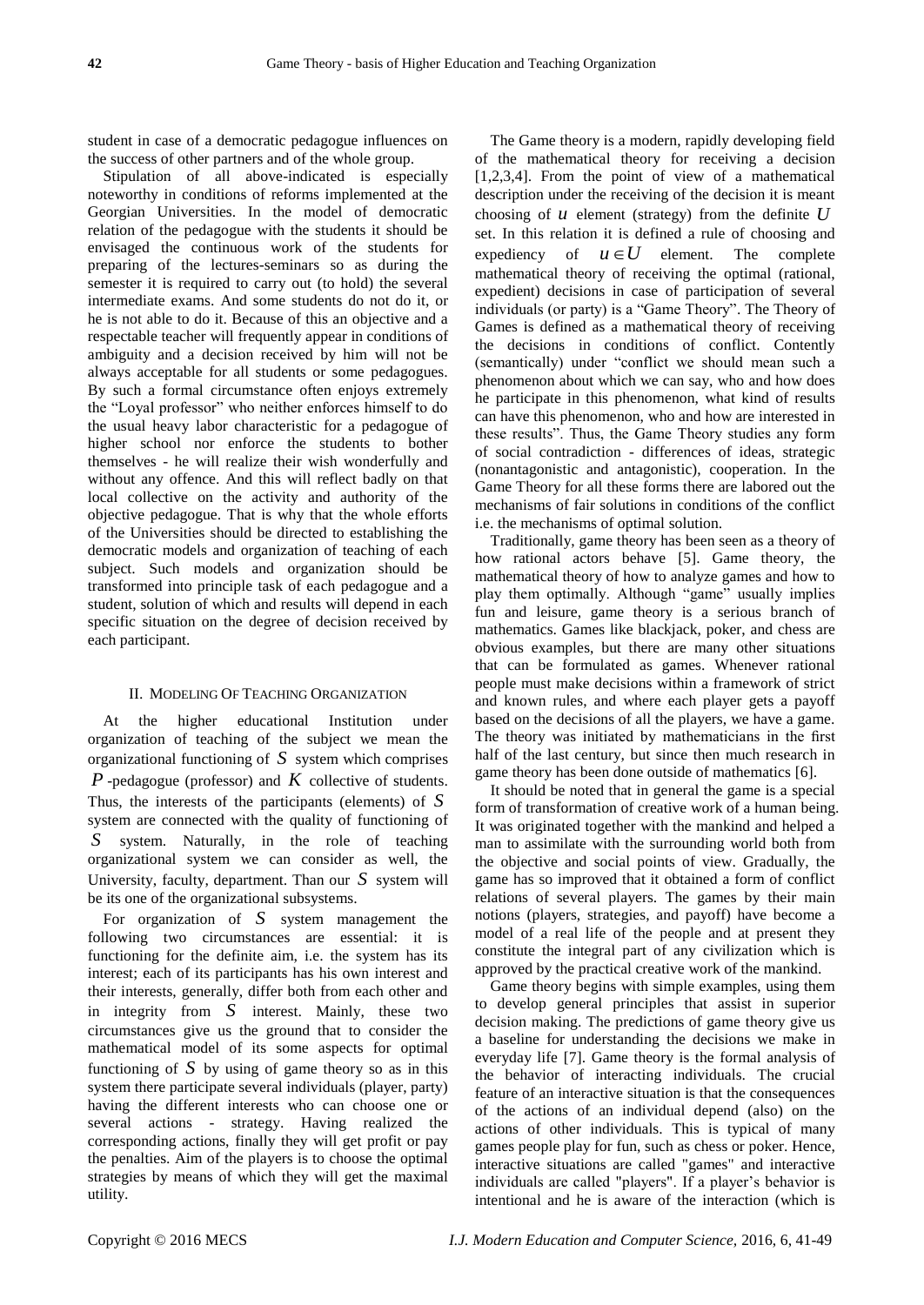not always the case), he should try and anticipate the behavior of other players. This is the essence of strategic thinking [8].

Game theory is also a branch of computer science. Games provide mathematical models for interaction. Numerous tas Game playing is a powerful metaphor that fits many situations where interaction between autonomous agents plays a central role. Numerous tasks in computer science, such as design, synthesis, verification, testing, query evaluation, planning, etc. can be formulated in game-theoretic terms. Viewing them abstractly as games reveals the underlying algorithmic questions, and helps to clarify relationships between problem domains. As an organisational principle, games offer a fresh and intuitive way of thinking through complex issues. As a result mathematical models of games play an increasingly important role in a number of scientific disciplines and, in particular, in many branches of computer science. One of the scientific communities studying and applying games in computer science has formed around the European Network 'Games for Design and Verification' (GAMES), which proposes a research and training programme for the design and verification of computing systems, using a methodology that is based on the interplay of finite and infinite games, mathematical logic and automata theory [9].

The greatest importance of the game is identified for the educational system. By the words of one of the founders of Game theory, the winner of Nobel prize, John Nash "The Game Theory plaid an important role in the intellectual life of the  $20<sup>th</sup>$  century".

Game theory helps us to solve the different problems of everyday life. The question is: why only mathematics helps us to solve the above stated problems. Because, the nature is innately mathematical and she speaks to us in mathematics. We should only listen to her. Therefore, any science that describes the nature is completely dependent on mathematics. Mathematics plays a great role and it is the essential instrument for many aspects of different sciences [10]. At the same time Game Theory is one of the largest part of the information culture. Therefore it has a great influence on modern education. In the article [11] the influence of educational, professionalism and activity pecularites has been studied on the formation of the personal information culture pecularities.

There are many learning methodologies that have been adopted down the years. One of them is Problem Based Learning (PBL). PBL is an approach, in which the learners first encounter the problem, followed by a systematic, student-centered inquiry process. In general, games and simulations provide rich learning environment for the students [12]. The purpose of the present research is to designate the effects of Scratch-based game activities on students' attitudes towards learning computer programming, self-efficacy beliefs and levels of academic achievement [13].

Many professors have inflexible rules not to give makeup exams and never to acceptl ate submission of problem sets or term papers. Students think the professors must be really hardhearted to behave in this way. The true

strategic reason is often exactly the opposite. Most professors are kindhearted and would like to give their students every reasonable break and accept any reasonable excuse. The trouble lies in judging what is reasonable. It is hard to distinguish between similar excuses and almost impossible to veriff their truth. The professor knows that on each occasion he will end up by giving the student the benefit of the doubt. But the professor also knows that this is a slippery slope. As the students come to know that the professor is a soft touch, they will procrastinate more and produce ever-flimsier excuses. Deadlines will cease to mean anything, and examinations will become a chaotic mix of postponements and makeup tests. Often the only way to avoid this slippery slope is to refuse to take even the first step down it. Refusal to accept any excuses at all is the only realistic alternative to accepting them all. By making an advance commitment to the "no excuses" strategy, the professor avoids the temptation to give in to all. But how can a softhearted professor maintain such a hardhearted commitment? He must find some way to make a refusal firm and credible. The simplest way is to hide behind an administrative procedure or university-wide policy. "l wish I could accept your excuse, but the university won't let me" not only puts the professor in a nicer light, but removes the temptation by genuinely leaving him no choice in the matter. Of course, the rules may be made by the same collectivity of professors as hides behind them but, once made, no individual professor can unmake the rule in any particular instance. If the university does not provide such a general shield, then the professor can try to make up commitment devices of his own. For example, he can make a clear and firm announcement of the policy at the beginning of the course. Any time an individual student asks for an exception, he can invoke a fairness principle, saying, "If I do this for you, I would have to do it for everyone. "Or the professor can acquire a reputation for toughness by acting tough a few times. This may be an unpleasantt hing for him to do and it may run against his true inclination, but it helps in the long run over his whole career. If a professor is believed to be tough, few students will try excuses on him, so he will actually suffer less pain in denying them [14].

As a consequence of the brought definitions in the mathematical model of functioning of *S* system there should participate the components participating in this process: 1. Players; 2. The sets of strategies of each player; 3. Interests of the players, expressed privileges, benefits (winnings, payoffs).

Let's build a noncooperative i.e. noncoalition game model corresponding to game management of *S* system with participation of three components. Such a model is a strategic version which depicts such an image of a conflict situation in which the players have the discerning interests and choose their interest independently. And here arises a question: Do we have a conflict situation in *S* system and whether its solution depends on the system's management? It is clear that the difference of interests of a pedagogue and the students arises as soon as there appears an issue of checking the student's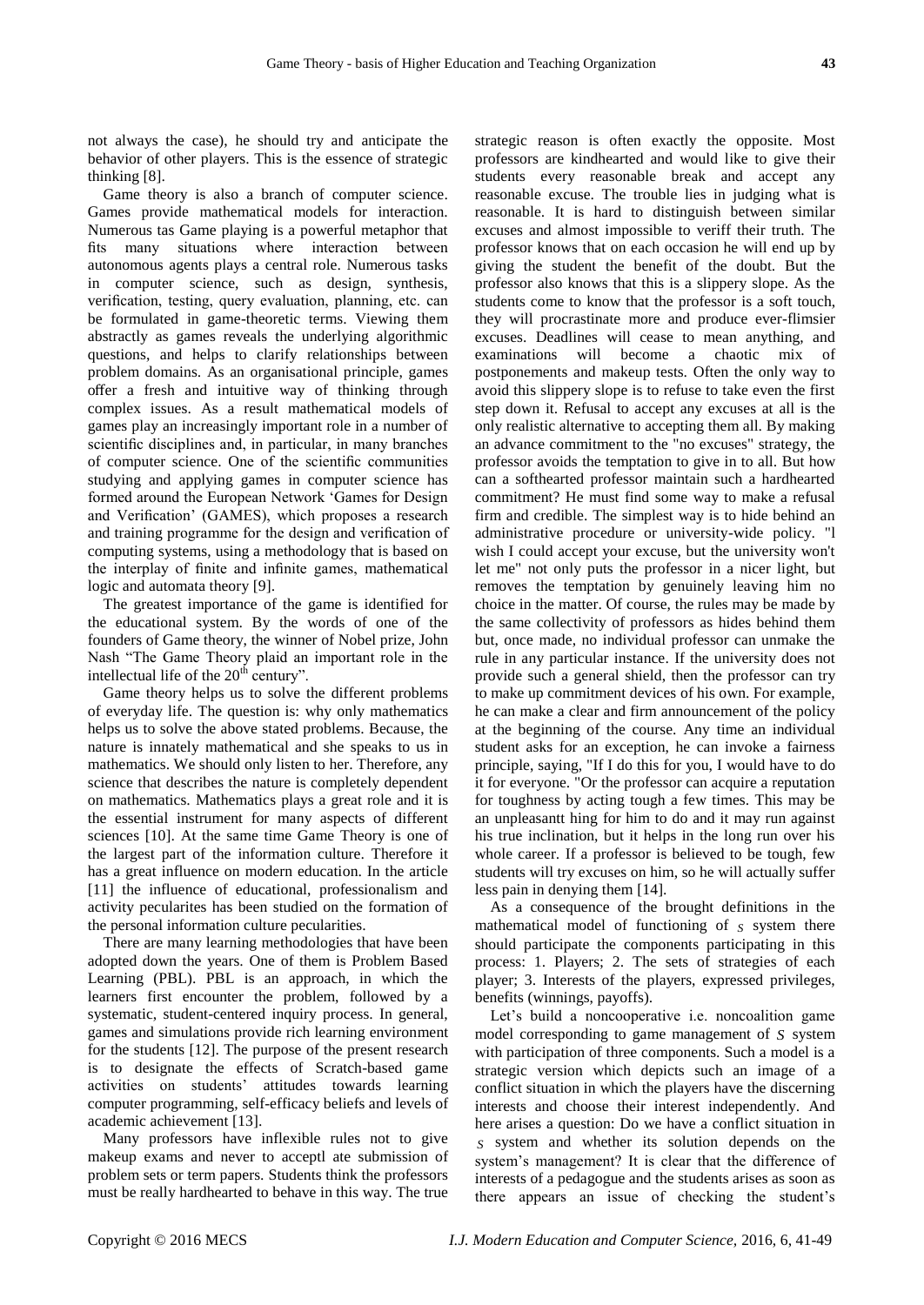knowledge and examination. So as the democratic management (functioning) of  $S$  system undermines the work and activity both of the pedagogue and a student during the whole semester, besides, the students have to pass several intermediate and final exams, and some of the students has to fulfill the restorations; naturally, the "conflict" in mathematical language lasts for the whole semester. The "Conflict" of such a type deepens the psychological stress of the students so as they have appeared in such a circumstance after school for the first time. At the same time the chosen strategy of separate student, whether it concerns a behavior or activity in subject, influences on decisions of others, too, and that is why it is justified the consideration of strategic (and not of cooperative) model of Game.

We should note that in our game the players are a pedagogue  $P$  and a students' group  $K$ . Let's say that in group *K* there is *n* student and it is a set  $K = \{1, 2, ..., n\}$ . Let it be that the number of a pedagogue, as a player's is 0. Thus the given organizational system is functioning by the player  $n+1$  and let's indicate this set thus:  $N = P \cup K = \{0, 1, 2, ..., n\}.$ 

Let's define the finite sets of each  $i \in N$ ( $i = 0,1,...,n$ ) player's strategies of *N* set of the players:  $X_0, X_1, \ldots, X_n$ . It is meant that the elements of these sets i.e. the strategies depend on various factors (are the functions of the factors) from which we'll distinguish the main, such are: the general education and skills; the contributory material environment (state of studying auditory, teaching of methodical literature and the engineering tools); erudition and technical world-view; psychological state, social state. In the role of  $X_0$  set of the pedagogue's strategies let's consider the volume of knowledge to be chosen from the material to be studied envisaged by the program of the subject.  $\{x_0\} \subseteq X_0 = \left[a_{\min}^0, b_{\max}^0\right]$ , where  $a_{\min}^0$  and  $b_{\max}^0$  are relatively that volumes of that minimal and maximal knowledge which is possible for the teacher to deliver from program to the group of students. The set of strategies  ${x_i} \subseteq X_i = [a_{\min}^i, b_{\max}^i]$ of  $i \in N$ ( $i = 1, 2, \ldots, n$ ) student is that volume of knowledge,

part of which he should acquire, and simultaneously, the following terms should be fulfilled

$$
a_{\min}^0 \le a_{\min}^i, b_{\max}^i \le b_{\max}^0, i = 1, 2, \dots, n.
$$
 (1)

By choosing the  $x_i \in X_i$  strategy of each  $i \in N$  ( $i = 0, 1, 2, ..., n$ ) player the following situation will be received:

$$
x = (x_0, x_1, ..., x_n) \in X = \prod_{i \in N} X_i.
$$
 (2)

As we are already sure, in the process of laboring out the decision a man makes favor of his privileges i.e.

chooses such an action which, in his opinion will take him to the most privileged result for him. For definition of the individual privileges mainly are used two means – a binary relation and the function of benefit.

It is clear that in conditions of our task each player should be able to clear up from any two situations which is the privileged, i.e., for each  $i \in N$  player the quality privilege on the  $X$  set of the situations should be defined by means of binary relation.

**Definition 1.** The binary relation  $R_i$  of  $i \in N$  player to the X set of situations is called a subset of  $X \times X$ Descartes production  $R_i \subseteq X \times X$ . If  $(x, y) \in R_i$  than we can say that relation  $R_i$  is fulfilled and we write  $xR_i y$ .

The relation  $R_i$  may be nonstrict -  $\geq_i$ , strict -  $\succ_i$  or equivalence  $\approx_i$ . We mean that  $R_i$  for each  $i \in N$  - on the  $X$  - is a privilege: 1) It is finite, which means that for  $\forall x, y \in X$  is  $xR_i y$  or  $yR_i x$ ; 2) It is transit, i.e. for  $\forall x, y \in X$  from that  $xR_i y$  and  $yR_i z$ , follows  $xR_i z$ .

With allowance of all above-indicated let's define a system.

$$
\Gamma =
$$
 (3)

which is a Game model corresponding to *S* system management - noncooperative game with the preferences of players. And in such a Game the main principle is an equilibrium situation of Nash.

Let's define the principle of optimality for receiving a decision in  $\Gamma$  game. In noncooperative games the main principle of optimality is the Nash's equilibrium situation or the Nash equilibrium.

For  $i \in N$  player,  $x \in X$  situation and  $x_i \in X_i$ strategy let's indicate the following:  $x_{-i} = (x_1, ..., x_{i-1}, x_{i+1}, ..., x_n), x = (x_i, x_{-i}).$ 

**Definition 2.** The situation  $x^* \in X$  is called a Nash equilibrium situation in  $\Gamma$  game if for  $\forall i \in \mathbb{N}$  and  $\forall x_i \in X_i$  it is fulfilled  $x^* R_i(x_i, x_{-i}^*)$  $x^*R_i(x_i, x_{-i}^*)$ .

Thus, if  $x^*$  is the Nash equilibrium than for none of the player it is not profitable the unilateral deviation from it. In real tasks of receiving the decisions, in particular, for description of interests of the players in game (1) it is definitely inconvenient using of binary relations. That is why, there is mostly used the utility function. In noncoalition game (3) we should represent the interests of players with such functions.

The utility functions, their existence, problems of their finding and using are studied in the utility theory which is a constituting mathematical discipline of the game theory. The utility function will comply each alternative (or situation) to a real number - utility of this alternative and it performs a monotonic transformation of set aggregate into real set.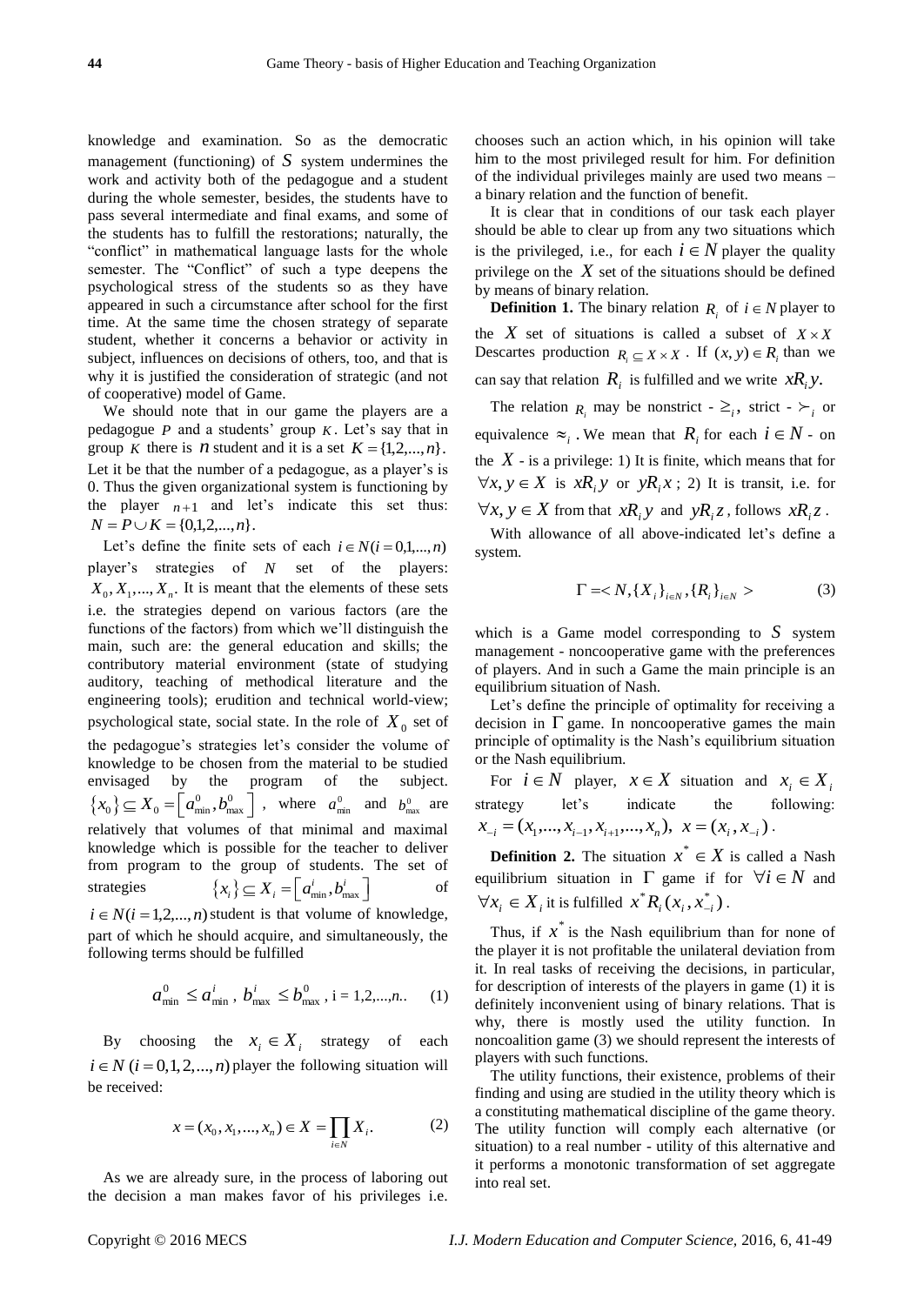**Definition 3.** The function  $H_i$  having the defined real valued on  $X$  set of situations is called the utility function of  $i \in N$  player if for  $\forall x, y \in X$  one of the terms is fulfilled:

$$
x \geq_i y \Leftrightarrow H_i(x) \geq H_i(y);
$$
  
\n
$$
x \succ_i y \Leftrightarrow H_i(x) > H_i(y);
$$
  
\n
$$
x \approx_i y \Leftrightarrow H_i(x) = H_i(y).
$$
  
\n(4)

Let's note that the utility function for the given binary *R* preference can't exist on any *X* set. Which conditions should satisfy  *that instead of it we shall consider the* utility function? Such tasks as we've mentioned above are studied in the utility theory and the first theorem about the utility function will be affirmed by J. von Neuman and O. Morgenshtern [1].

Let's admit that in game  $(3)$  for the set of  $X$  each  $i \in N$  ( $i = 0,1,2,...,n$ ) player has a utility function  $H_i$ . Than the corresponding model

$$
\Gamma(H) =  (5)
$$

will be a noncooperative game of a normal form (or with functions of payoff, winning).

The Nash equilibrium for the game (5) with the functions of payoff (the  $2<sup>nd</sup>$  definition) will be formed as follows.

**Definition 4. The** situation  $x^* \in X$  is called the Nash equilibrium situation in  $\Gamma(H)$  game if for  $\forall i \in N$  and  $\forall x_i \in X_i$  is fulfilled  $H_i(x^*) \ge H_i(x_i, x_{-i}^*)$ .

The traditional explanation for when and why equilibrium arises is that it results from analysis and introspection by the players in a situation where the rules of the game, the rationality of the players, and the players' payoff functions are all common knowledge. Both conceptually and empirically, this theory has many problems. Drew Fudenberg and David Levine develop an alternative explanation that equilibrium arises as the longrun outcome of a process in which less than fully rational players grope for optimality over time. The models they explore provide a foundation for equilibrium theory and suggest useful ways for economists to evaluate and modify traditional equilibrium concepts  $[15]$ .

As from the given definitions is seen the theory of profitability is one of the main methods for a quantitative measurement (assessments) of situations, objects and various validities by which are interested many fields of science. From consideration of  $(3) - (5)$  games it is vividly seen that knowing of the elements of this theory is useful on all stages of higher education not only for carrying out the teaching process by the validity principles. That is why that at the known Universities of the world the students of various specialties will study the theory for receiving a decision and its various directions

on the basis of theory of benefits. Their initials are studied also at the USA with the aim that the children acquire the art of making the choice. Such circumstances themselves require from each pedagogue, especially from the professor of higher educational school a fundamental knowledge of even the elements of receiving the decisions.

For example, in [16] it's worth noting that the present paper lies within the range of modeling the learner in adaptive educational system as a conceptual modeling of the learner. Thought they are several methods that deal with the learner model; like stereotypes methods or learner profile…, but they are likely unable to handle the uncertainty embedded in the dynamic modeling of the learner. The present paper aims at studding different models and approaches to model the learner in an adaptive educational systems, and coming up with the most appropriate method based on the dynamic aspect of this model. The aim of this study is the argue that the learner model cannot be completely modeled based on one single method through the entire development process, but it needs a combination between several methods that will help for a complete modeling.

#### III. PROBLEMS

In case of two players the model (5) is a bimatrix game and let's use it in the process of examination.

**Problem 1 (Model of examination of a student).**  Let's say that the student (the  $1<sup>st</sup>$  player) is preparing for the examination with the aim to receive the desirable assessment. The examination is received by a pedagogue (the  $2<sup>nd</sup>$  player). Let's consider that a student has strategies: 1. - to be prepared accordingly (dully), 2 - do not be prepared. A pedagogue has two strategies too: 1 to give the student a positive assessment, 2 - not to put him a positive assessment. What kind are their optimal decisions?

**Compiling and analysis of the model.** Let's draw up the model. We have 4 situations  $(1,1)$ ,  $(1,2)$ ,  $(2,1)$ ,  $(2,2)$ . Let's evaluate them. The situation  $(1,1)$  indicates that a student has been prepared dully and the pedagogue put him the corresponding mark. In this case let's evaluate a benefit of a student and a pedagogue accordingly by 2 and 0. Thus, in (1,1) situation the pair of their payoffs (winnings) is  $(2,0)$ . It is clear that the situation  $(1,2)$  (a student has been prepared, and the pedagogue did not put him the mark) is forbidden for the student which we express by  $(-1)$  utility, and the benefit of the pedagogue, so he revealed unfairness and it influences on his authority negatively, we shall evaluate it by  $(-2)$ . We have received that in situation (1,2) student the winnings of the players are given by the pair of numbers  $(-1,-2)$ . In situation (2,1) (the student has not been prepared but the pedagogue either was self-deception or because of other causes put him a mark) the student's utility is positive and let's say that it is 1, and the benefit of the teacher, in comparison to previous case is much more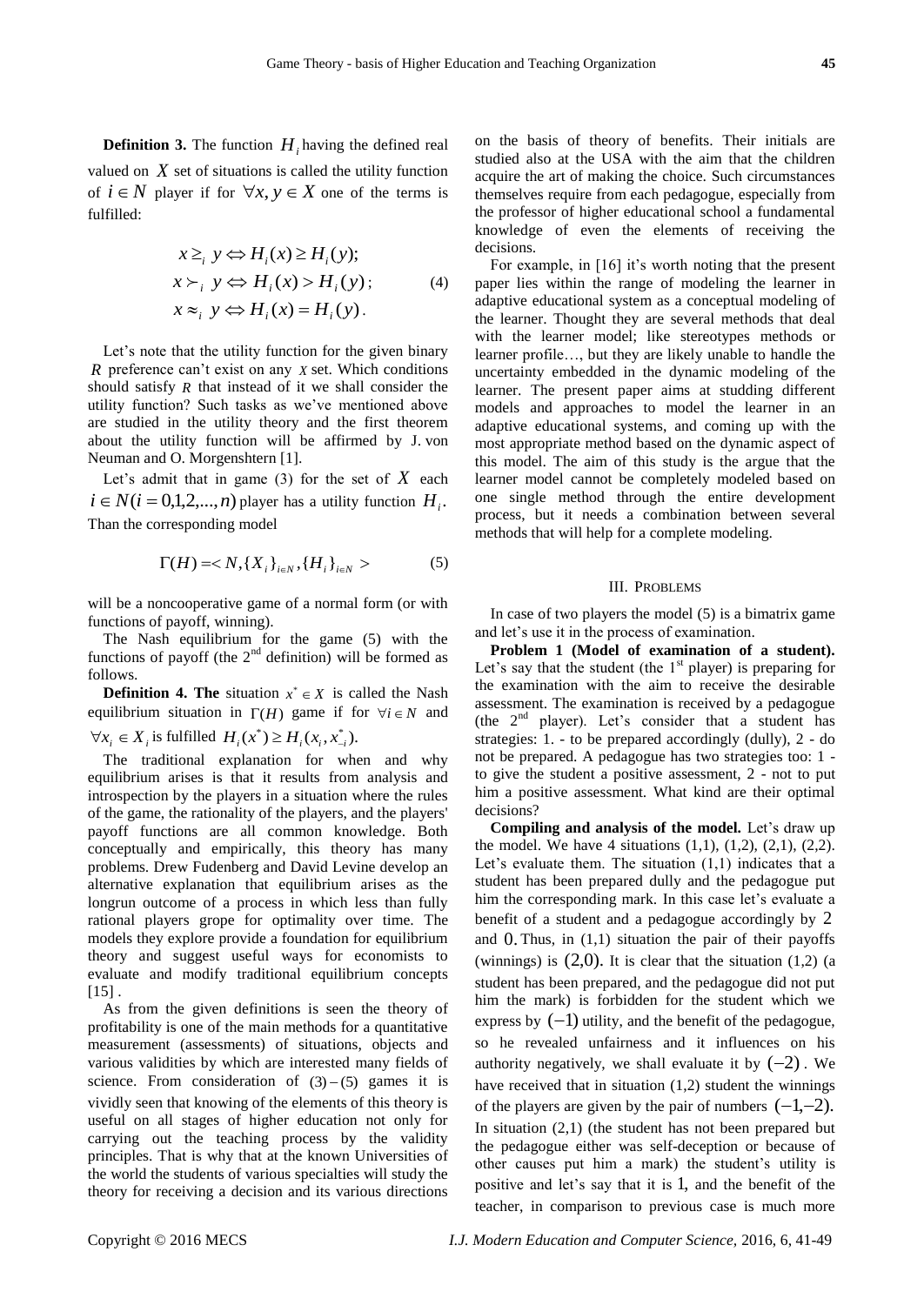negative for his authority, which let's assess by  $(-3)$ . In situation (2,2) - a student has not been prepared and a teacher assessed correspondingly - neither losses nor wins. Let it be that his utility is 0. And the professor by visiting of the student repeatedly should work additionally, what makes his benefit negative and let's assess him by  $(-1)$ . Thus, we have bimatrix game:

$$
(H_1, H_2) = \begin{pmatrix} (2,0) & (-1,-2) \\ (1,-3) & (0,-1) \end{pmatrix}.
$$
 (6)

Let's solve the game in graphical manner [3, p. 154]. Here,  $\alpha = 0.5$  and  $\beta = 0.5$ . The zigzags are traversed in three points of equilibrium  $- (1,1), (0,0), (0.5,0.5)$  (Fig. 1):



Fig.1. A graphical solution of bimatrix game 2x2

And to them correspond the following situations: a student shall prepare a subject and a teacher should put the corresponding assessment; A student will not prepare a subject and the teacher should deny putting him a desired assessment; The student will prepare a subject at 0.5 probability and the teacher puts him too at the same probability to give him the desired assessment. In the indicated situations there are the utility of the players, correspondingly:  $(2,0)$ ,  $(0,-1)$  and  $(0.5,-1.5)$ .

According to the analysis of the given task for both players it is the best to choose the first strategy - a student should be prepared dully and the teacher will assess his knowledge fairly. Only in this situation both the student and the teacher get a maximal value of the benefit. We have to note that in the indicated model in the role of the 1<sup>st</sup> player we can imagine as well the whole group, as one player.

The methods of game theory are the nontraditional optimization methods. In game  $\Gamma(H)$  defined by the (2) condition it is meant that the choice of each player envisages the interests of others and thus he performs the optimization of his payoff. In case if any participant of  $\Gamma(H)$  game, let's say  $i^* \in N$  will want to receive only his maximal guaranteed benefit without taking into account the others' interests, than his optimal  $x_i^*$  decision in situation of  $x = (x_{i^*}, x_{i^*})$ 

$$
a_{\min}^0 \le a_{\min}^i, b_{\max}^i \le b_{\max}^0, \quad i = 1, 2, ..., n
$$
 (7)

With allowance of terms, we can define the optimization (of mathematical programming) by solution of the following task:

Let's find

$$
\max_{x_i^*} \min_{x_{-i^*}} H_{i^*}(x_{i^*}, x_{-i^*})
$$
\n(8)

in conditions of:

$$
\begin{cases}\n a_{\min}^i \le x_i \le b_{\max}^i, i = 0,1,...,n, \\
a_{\min}^i \ge a_{\min}^0, b_{\max}^0 \ge b_{\max}^i, i = 1,...,n.\n\end{cases} (9)
$$

And in  $\Gamma(H)$  game the task of finding of the equilibrium and coalative sustained (in Pareto's opinion) situations we can write down as a multicriteria task: in conditions of (8) let's find

$$
\max_{x \in X} (H_0(x), H_1(x), ..., H_n(x)). \tag{10}
$$

Functioning of our organizational *S* system and its optimal management means a rational behavior of the players' collective which corresponds to the equilibrium and effective situations.

If we consider the functioning and management of *S* system as a two-level hierarchic game between the center and the agents (between the teacher and the students of the group) in which the first step (run) is made by the first player (center-pedagogue) than for analysis of the task of such a type we can use those conceptions for receiving the optimal decisions which have been processed in the theory of hierarchic games.

In contemporary conditions of teaching process because of various circumstances it is impossible to make the unilateral solution of many organizational problems. Let's consider the following task.

**Problem 2 (Distribution of the scores of weekly assessment).** Let's assume that by decision of the University, a weekly maximal assessment of the student are 2 scores. How can we distribute these 2 scores? It is clear that the assessment of the student should be done by means of the theoretical and practical part of the subject when the professor has a possibility to intercommunicate with a student. In case if the leading professor of the subject does not teach a practical part than he during the weekly assessment of the student should envisage the assessment as well made by the corresponding pedagogue. Let's undermine that the weekly assessment comprises the following alternatives and their assessments:  $a_1$  attendance (we mean only attendance without home-work and preparation);  $a_2$  - fulfilling of home-work in practical part;  $a_3$  - preparing of delivered material at medium level;  $a_4$ - preparing the delivered material well. (We can consider as well an alternative of relation of a student with the blackboard).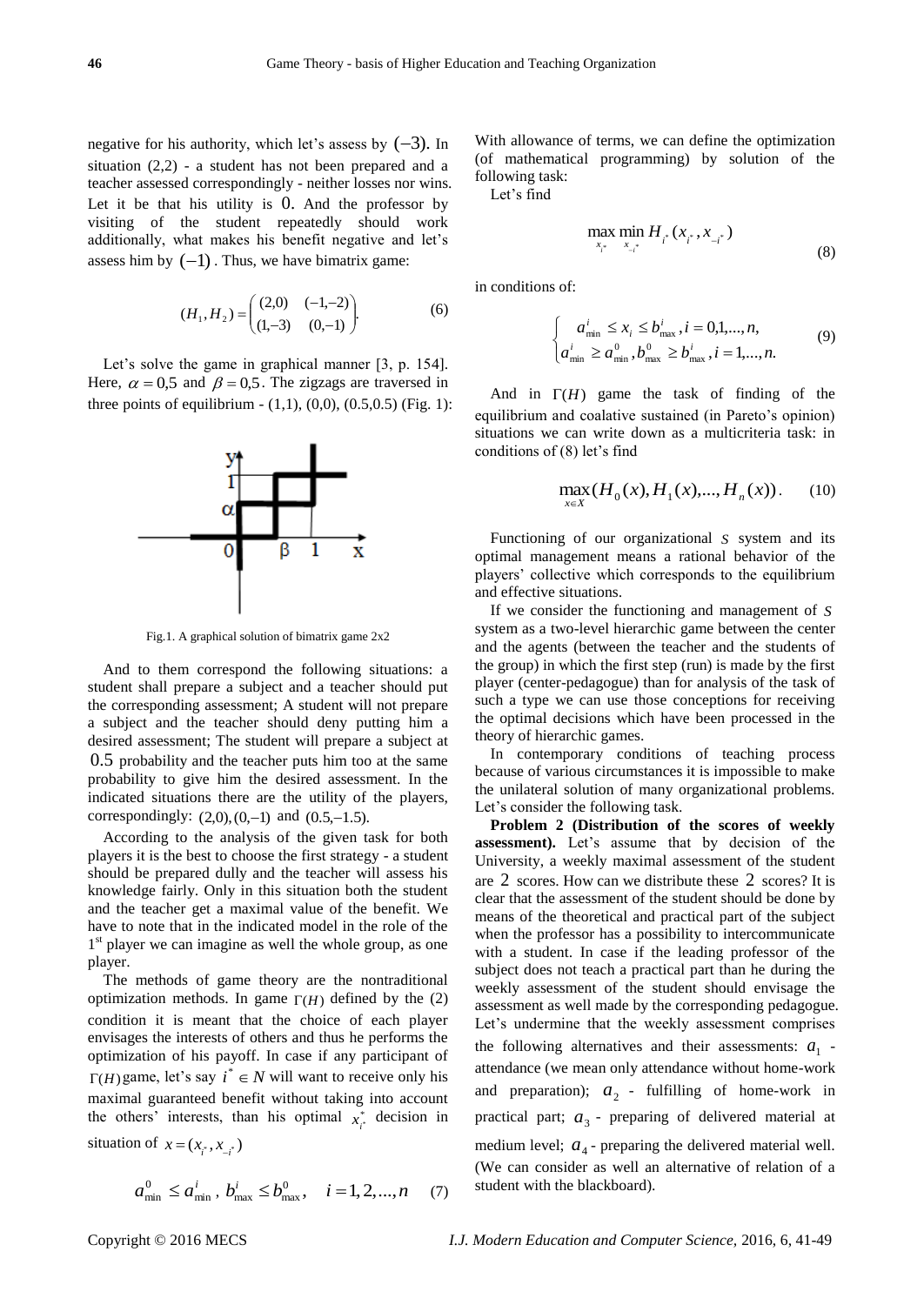**Compiling and analysis of the model.** In the first turn let's find a weight vector of the given alternatives by using of the method of hierarchic analysis. For this let's consider the following quality privileges of alternatives and their corresponding quantitative assessments: equally privilege - 1; weakly privilege - 3; strong privilege - 5; very, very strongly privilege - 7; absolute privilege - 9. For finding the weight vector we use [17] and let's consider the following matrix of assessments of privileges

$$
S_{x} = a_{2} \begin{vmatrix} a_{1} & a_{2} & a_{3} & a_{4} \\ 1 & \frac{1}{5} & \frac{1}{7} & \frac{1}{9} \\ 1 & \frac{5}{9} & & \\ a_{3} & 1 & \frac{7}{9} \\ a_{4} & 1 & & \end{vmatrix}
$$
 (11)

and let's find the  $\alpha_{12}, \alpha_{13}, \alpha_{14}$  assessments. These assessments are found by me – the leading professor of the subject. For me the privilege is the student who submits to me an independently fulfilled practical work than that student who had not done this homework (it is not important its quantity and quality). How shall we depict this privilege? I consider it as a strong privilege (and not as a weak privilege) and that is why  $\alpha_{12} = 1/5$ . A student who fulfils the lecture material on medium level, I mean mostly the attendance, i.e.,  $a_3$  is privileged than  $a_1$ , besides very strongly, i.e.  $\alpha_{13} = 1/7$ . For me it is absolutely privileged a well prepared of the lecture material than the attendance and that is why  $\alpha_{14} = 1/9$ . According to the method we'll find accordingly the needed elements of  $S_X$  matrix...

Let's draw up a vector  $\alpha^0 = \left(\frac{1}{9}, \frac{5}{9}, \frac{7}{9}, 1\right)$  $\left(\frac{1}{9}, \frac{5}{9}, \frac{7}{9}, 1\right)$  $\left(\frac{1}{9}, \frac{5}{9}, \frac{7}{9}, 1\right)$  $\frac{5}{9}, \frac{7}{9}$  $\frac{1}{9}, \frac{5}{9}$  $\frac{1}{2}$   $\frac{5}{2}$   $\frac{7}{1}$  from the final

column of  $S_X$  matrix and make its rate-setting. So as  $1/9 + 5/9 + 7/9 + 1 = 22/9$ , that is why the given alternative weight vector  $a_1, a_2, a_3, a_4$  will be as follows:

$$
\alpha = (0.045; 0.225; 0.315; 0.405). \tag{12}
$$

(0.045;0.225;0.315;0.405).

Now let's distribute these 2 scores according to these weighs:

$$
2 \cdot 0.045 = 0.090 \approx 0.1; \ 2 \cdot 0.225 = 0.450 \approx 0.5; \tag{13}
$$

$$
2 \cdot 0.315 = 0.630 \approx 0.6; \ 2 \cdot 0.405 = 0.810 \approx 0.8.
$$

Thus, if the student has come without the home-works (he has only visited) he will be evaluated by 0.1; If he comes and has fulfilled a practical work he will be assessed by  $0.1+0.5=0.6$ ; If he has come, has prepared a practical home-work on a middle level, he will get the assessment  $0.6+0.6=1.2$ ; If the student has a homework additionally and is prepared well his assessment will be  $1.2+0.8 = 2$ .

Here we want to note that the student's assessment should be as much as possible objective and fair. His promotion is necessary. But here, always should be defined the fair upper limit of such promotion. For unjustified increase of this limit a pedagogue will be punished by all means in future (according to the people's theorem).

Now, again let's concern the process of attendance by the students of lecture-seminars and carrying out (performing the process of the dully process). Let's consider a task.

**Problem 3 (The student's attendance visit - no visit).** If the weekly assessment of the student and its indication during the semester influences on his academic progress, than for both parties (student and professor) there arises one more problem for receiving the optimal decision visit - no visit of the student and assessment – nonassessment of the student by the pedagogue. How should behave a student and how does the professor (this issue must not be problematic as a consequence of his indication but sometimes we can come across the exceptional cases too.)

**Compiling of the model and analysis.** Let's admit that in such an interrelation a student, the same the  $1<sup>st</sup>$ player has strategies: 1 - to come on demand for the prepared activity; 2 - come to the professor nonprepared; 3 - not attendance at all. A pedagogue of the 2nd player has the lesser number of strategies and they can be: 1 - to assess a student objectively; 2 - to assess a student nonobjectively.

Let's draw up a model of bimatrix game. We have 6 situations  $(1,1)$ ,  $(1,2)$ ,  $(2,1)$ ,  $(2,2)$ ,  $(3,1)$ ,  $(3,2)$ . Let's assess these situations: In situation  $(1,1)$  - the student came prepared and the professor has assessed him correspondingly, the assessments of the player, let it be correspondingly  $2$  and  $1$ ; In situation  $(1,2)$  because of the pedagogue's partiality a student is damaged, he can't receive a positive assessment, and this negatively is reflected on the pedagogue's authority.The corresponding assessments are  $0$  and  $(-1)$ ; In  $(2,1)$  situation for both players the justified assessment will be 0; In situation (2,2) - the unprepared student is assessed by the pedagogue positively which does not express positively the partiality decision of the pedagogue. That is why, this assessment for him should be lesser in situation (1,2) than his assessment, that is why let's indicate the assessment of the 1<sup>st</sup> by 1 and that of the 2<sup>nd</sup> by (\_2); In situation (3,1) for both the assessment 0 will be justified; For such an exceptional student for which it becomes necessary to consider and analyze of such a model most favorable will be not to come to the lecture and be assessed positively, i.e. the situation (3,2) is more privileged than the situation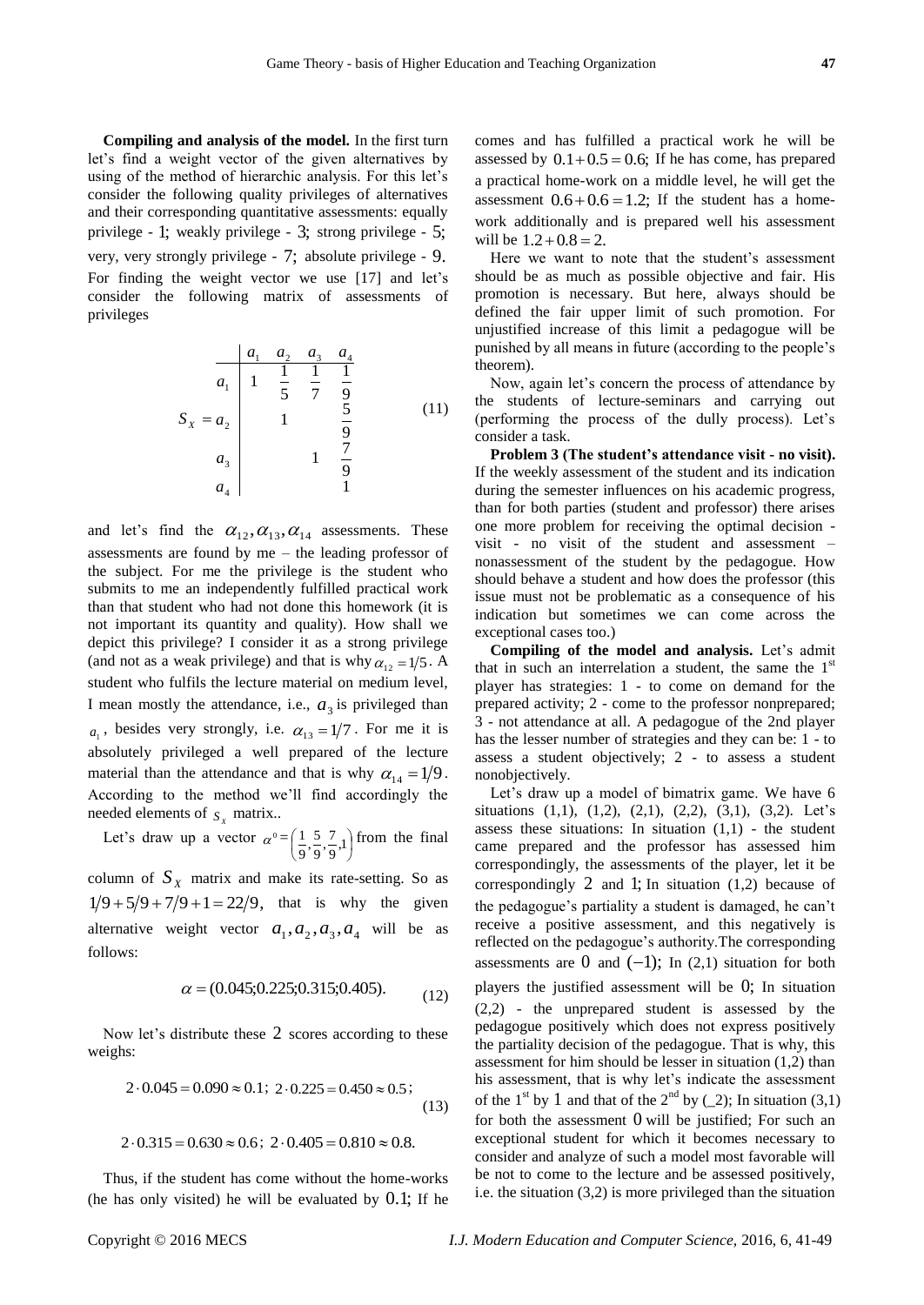(2.2.). Therefore, let's evaluate the usefulness of situation (3,2) for him (let it be he is evaluated by the professor by any positive score) by the same usefulness which he receives in case of appearing prepared, i.e., by 2. As for the  $2<sup>nd</sup>$  player, in situation (3,2) with such a decision received by him he can be appeared in a very awkward situation. That is why his benefits (or payoffs, winnings) should be assessed negatively for violation the various kinds of norms and let it be  $(-3)$ . Therefore, a bimatrix game has the following form:

$$
(H_1, H_2) = \begin{pmatrix} (2,1) & (0,-1) \\ (0,0) & (1,-2) \\ (0,0) & (2,-3) \end{pmatrix} .
$$
 (14)

Here dominates the third strategy of the  $1<sup>st</sup>$  player (student) over the second one, and that is why this latter will be removed and we'll get a bimatrix game:

$$
(H_1, H_2) = \begin{pmatrix} (2,1) & (0,-1) \\ (0,0) & (2,-3) \end{pmatrix}.
$$
 (15)

In both situations the only situation  $(1,1)$  is equilibrium in pure strategies. By using of graphical method we'll be easily assured that in a bimatrix game we have no equilibrium situation in mixed strategies. That is why it comes out that neither we have no equilibrium situation in mixed strategies. Thus, the only equilibrium situation in a game in pure strategies (1,1) tells us that for the players there exists the only optimal situation – the student should come to the lectures-seminars prepared and a professor evaluates him objectively.

#### IV. CONCLUSION

The teaching-learning process is a very tender organism. The decision received wrongly and unjustly in this sphere, let it concerns even low-quality problem, may violate the equilibrium and the process can appear in a chaotic situation coming out from which escape later is impossible. Any reform in educational system or the intra university decisions connected with the process of teaching organization should be solved scientifically, purposefully by the specialists (experts) of the highest level. Otherwise, we'll receive an equilibrium and unsustainable situation which influences on the whole process of teaching-learning and finally – on the future of the country. By using game theory it is possible to resolve all necessary problems of teaching organisation of a subject.

#### **REFERENCES**

- [1] J. von Neuman, O. Morgenstern. "Theory of Games and Economic Behavior". Prinston University Press, 1944, 625 p.
- [2] G. Owen. "Game Theory". Academic Press, Third Edition, 1995, 459 p.
- [3] N. N. Vorob'ev. "Foundations of Game Theory. Noncooperative Games". Birkhauser Verlang, Basel -Boston – Berlin, 1994, 496 p.
- [4] G.Beltadze. "Game theory: A mathematikal theory of correlations and equilibrium". Georgian Technical University, Tbilisi, 2016, 505 p. (in Georgian).
- [5] Herbert Gixtis. "Game theory evolving", Second edition. Princeton University Press, 2009, 409 p.
- [6] Erich Prisner. "Game Theory Through Examples". Franklin University Switzerland. MAA, Published and Distributed by The Mathematical Association of America, 2014, 308 p.
- [7] Scott P. Stevens. "Games People Play: Game theory in life, business, and beyond". Published by: The Great Courses, The Teaching Company,2008, 124 p.
- [8] P. Battigalli. "Game theory: Analysis of strategic thinking". Bocconi University, Milan, 1991, 178 p.
- [9] "Lectures in game theory for computer scientists". Editer by Krzysztof R. Apt and Erich Gradel. Cambridge University Press 2011, 309 p.
- [10] Vinay Kumar. "Mathematics Is Science: A Topic Revisited in Context of FCS of India". International Journal of Modern Education and Computer Science. Hong Kong, Volume 4, Number 6, 2012, pp. 17-26.
- [11] R.M. Alguliyev, R. Sh. Malmudova. "Information Culture Formation as The Most Promising Direction of Individual's General Culture". International Journal of Modern Education and Computer Science. Hong Kong, Volume 7, Number 3, 2015, pp. 54-61.
- [12] Sara Fatima, Salha Abdullah**. "**Improving Teaching Methodology in System Analysis and Design using Problem Based Learning for ABET". International Journal of Modern Education and Computer Science*,* Hong Kong, Volume 5, Number 7, 2013, pp. 60-68.
- [13] Özgen Korkmaz. "The Effects of Scratch-Based Game Activities on Students' Attitudes, Self - Efficacy and Academic Achievement". International Journal of Modern Education and Computer Science*,* Hong Kong, Volume 8, Number 1, 2016, pp. 16-23.
- [14] Avinash Dixit, Susan Skeath."Games of Strategy". Second Edition. New York, London, 2004, 675 p.
- [15] Drew Fudenberg, David K. Levine, "The Theory of Learning in Games", MIT Press, 1998, 368 p.
- [16] Mouenis Anouar Tadlaoui, Souhaib Aammou, Mohamed Khaldi, Rommel Novaes Carvalho. "Learner Modeling in Adaptive Educational Systems: A Comparative Study". International Journal of Modern Education and Computer Science*,* Hong Kong, Volume 8, Number 3, 2016, pp. 1- 10.
- [17] G.N.Beltadze. "The problem of multiple election in the case of multicriteria candidates". Transaction Technical University of Georgia. Tbilisi, № 1 (474), 2009, pp. 66-80 (in Georgian).